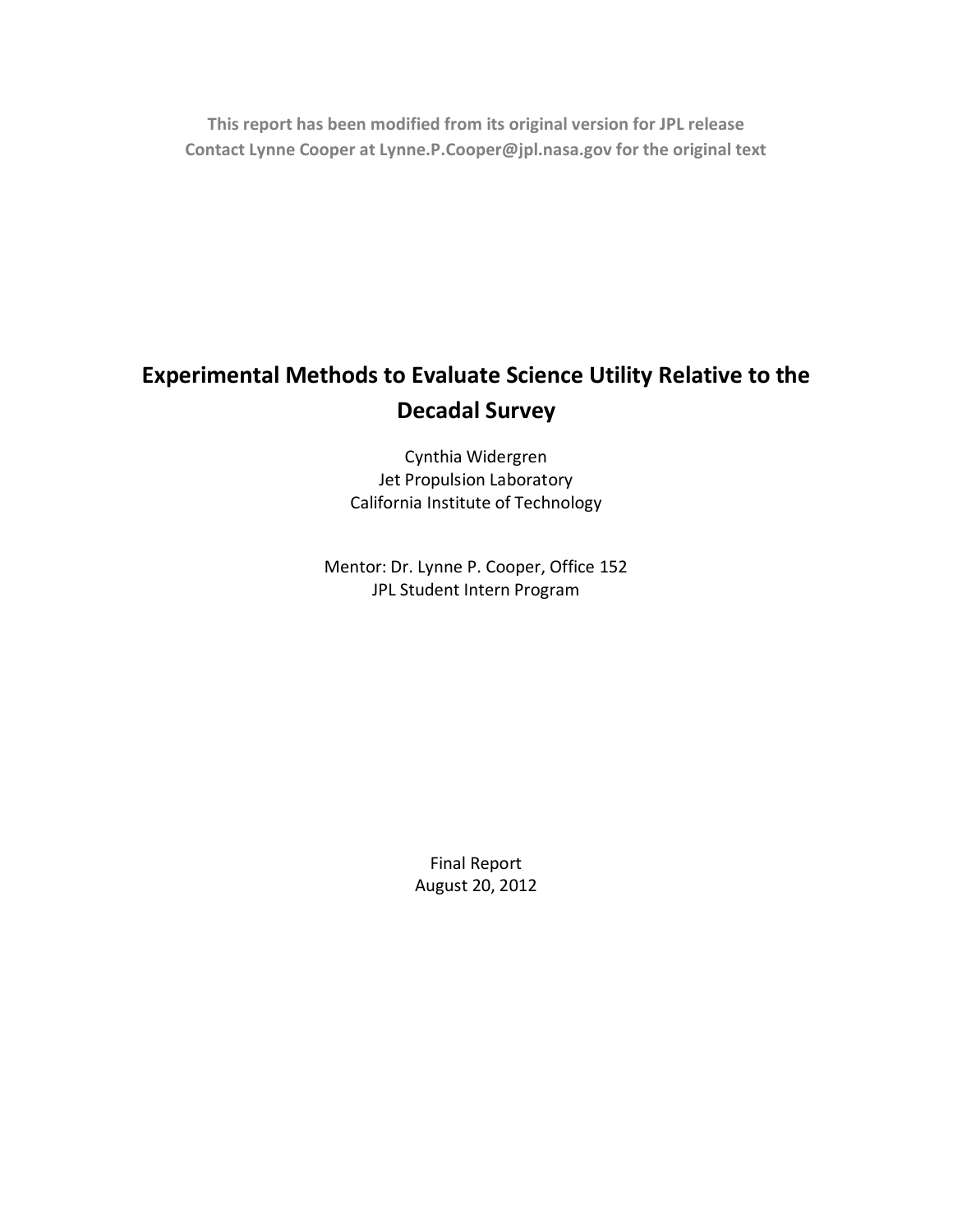#### **1.0 Introduction**

The driving factor for competed missions is the science that it plans on performing once it has reached its target body. These science goals are derived from the science recommended by the most current Decadal Survey. This work focuses on science goals in previous Venus mission proposals with respect to the 2013 Decadal Survey. By looking at how the goals compare to the survey and how much confidence NASA has in the mission's ability to accomplish these goals, a method was created to assess the science return utility of each mission. This method can be used as a tool for future Venus mission formulation and serves as a starting point for future development of create science utility assessment tools.

#### **2.0 Background**

The Planetary Science decadal survey, created by the United States Research Council, is a publication that outlines key questions to be answered in terms of planetary science and presents mission ideas that would best accomplish this task. The most recent decadal survey, "Visions and Voyages for Planetary Science in the Decade 2013-2022," was published in 2011 and will have an effect on upcoming announcements of opportunities and therefore mission proposals. The science goals in most proposals are based on the most recent decadal survey at the time of writing and the proposals stress their ability to address the science goals established in the decadal survey. Because science merit is a major factor in NASA's evaluation of mission proposals, it is beneficial to assess the degree to which prior mission concepts address the objectives presented in the most recent Decadal Survey. The results of this research will be used to assess the potential impact of the 2013 Decadal Survey in formulating future missions.

#### **3.0 Objectives**

- 1. Assess the main goals of the 2013 Decadal Survey with respect to Venus.
- 2. Create algorithms to assess the degree to which proposed science meets the goals established in the 2013 Decadal survey.
- 3. Create algorithms to calculate execution scores based on NASA debriefs.
- 4. Create algorithms to calculate overall scientific utility.
- 5. Look at trends with respect to science, cost, proposal category, and execution for selected data set.

## **4.0 Approach**

I chose Venus for this study because of my interest in the planet and to focus on a manageable set of goals from the Decadal Survey (which addresses all planetary bodies in detail). This limited the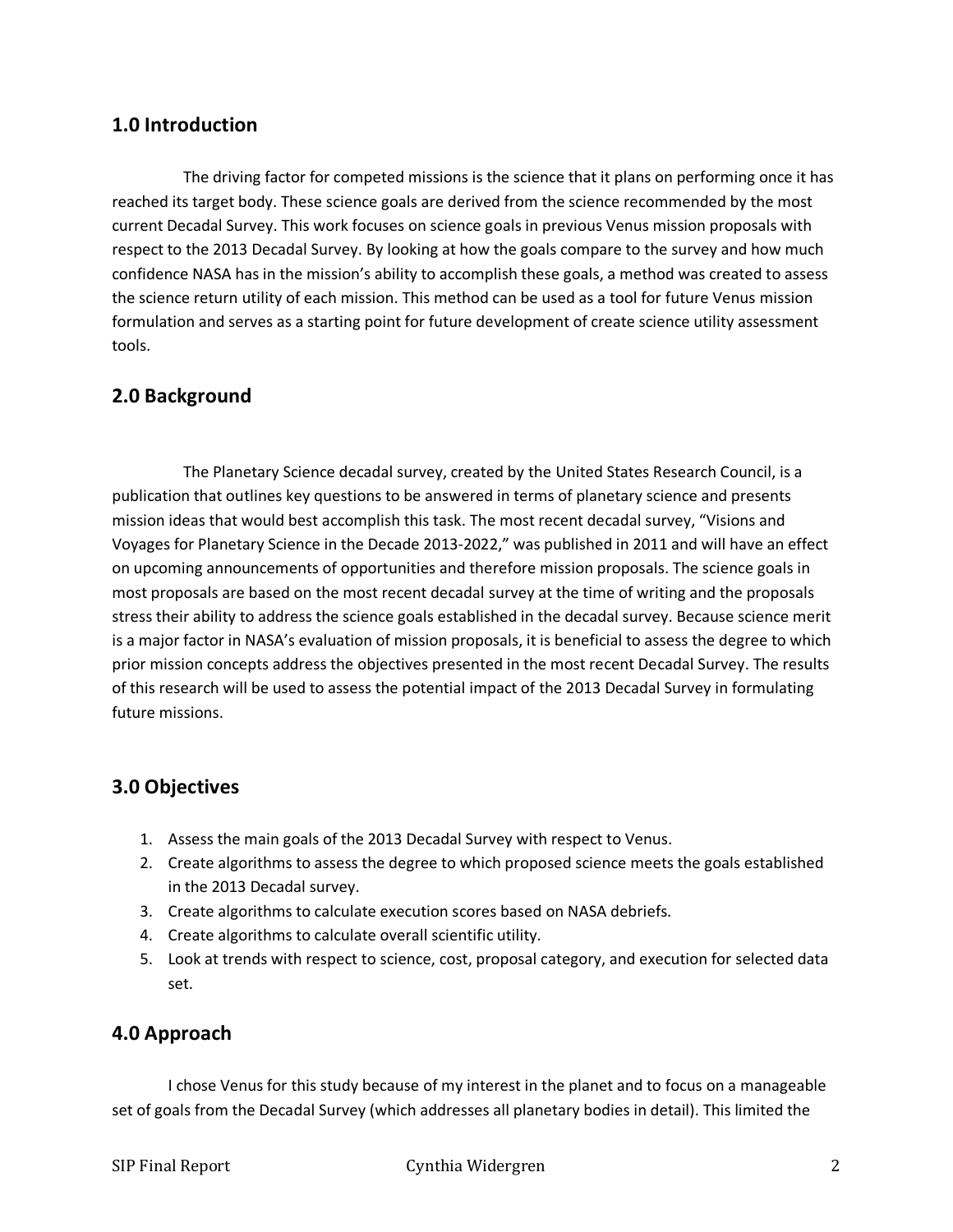number of proposals to be examined and provided a common background for the study. Further, this research examines proposals submitted in 2009 and 2010 to ensure that the most recent findings in Venus science were reflected in the proposals.

A five step process was used to reach the objectives set forth for this analysis. The first step was to take the inner planets section in the Decadal Survey and break it down into the major goals that it addresses. The decadal survey is broken up first into three main subsections. Each of these subsections is then broken up into three subtopics each. This structure and the exact topics can be seen in the following table.



Each of the nine subtopics gives a broad overview of the subjects that should be addressed when looking at the inner planets, questions to be answered and further directions for research.

The next step was to take the four proposals that fit the previously mentioned criteria and examine their Science Traceability Matrices (STMs). An STM is a table included in proposals that shows the science questions and goals of the mission and how the mission will address each of these goals.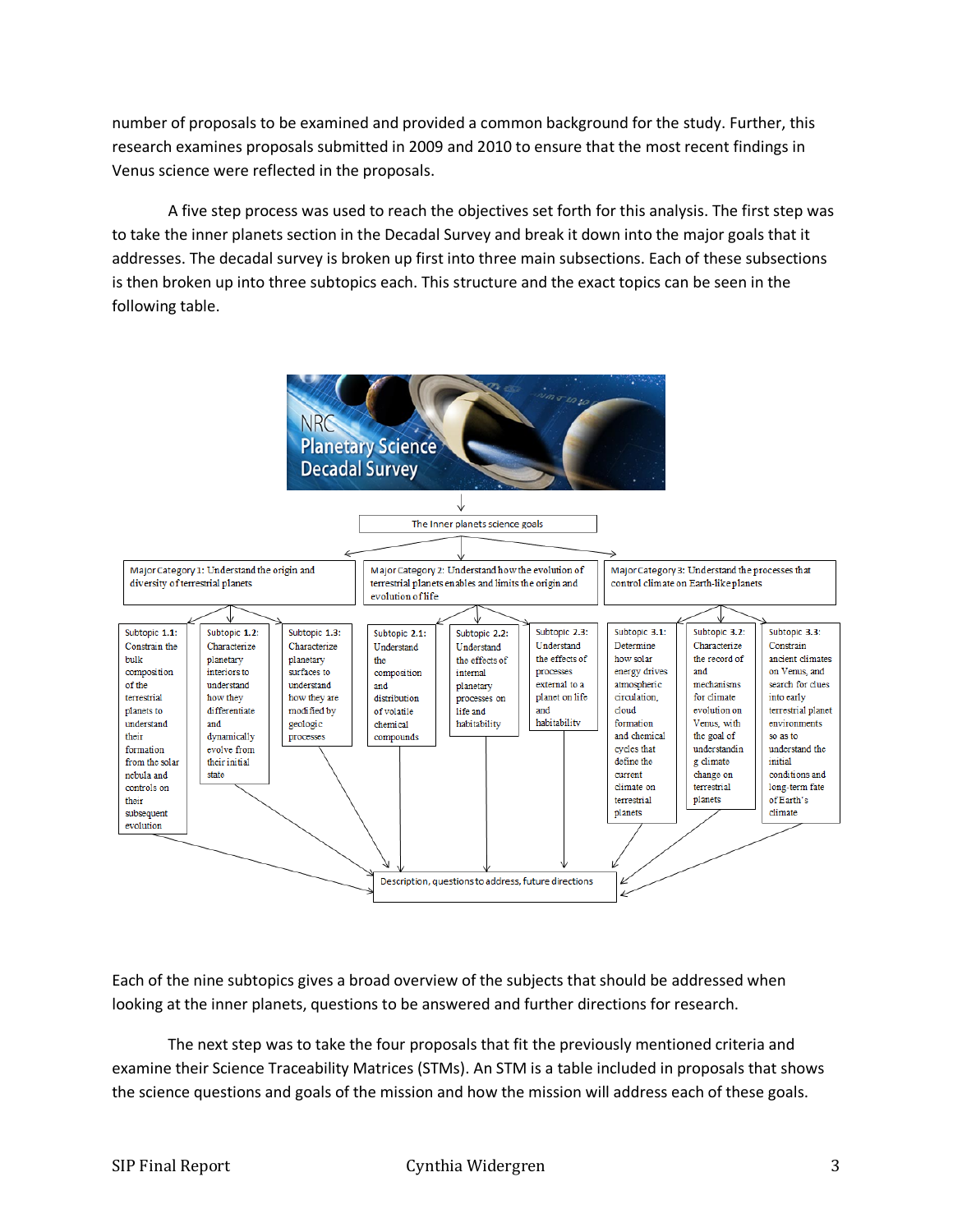Many STMs list the exact measurements the mission plans to make and with what instrument for each goal. The purpose of this step was to match the proposed science goals of each mission to the nine decadal survey topics.

The third step was to take each goal that the proposal addresses and analyze how completely it addresses that goal. Even though the decadal survey goals break down the decadal survey into more concise categories, each is still somewhat broad. In the decadal survey, each goal is followed by a set of questions to be addressed that all together encompass the entire goal. To assess the degree to which each proposal addresses each goal, information on the methods of addressing these topics were pulled out. Then, two methods of analysis were used. First, each goal was looked at and, based on the proposals' way of addressing it, was given a score of 1 to 5, with 5 being the highest. Then for each proposal, the scores received for each goal were added up and divided by the number of goals it addressed. Then that number was divided by 5 to get a percentage. This would be the proposal's Degree of Satisfaction-1. The second method was to look at each individual question mentioned for each topic and figure out what percentage of questions were addressed in each topic. Then all of these decimal values were added up and divided by the number of goals addressed. The following chart illustrates the processes of getting the degree of satisfaction scores for one topic.

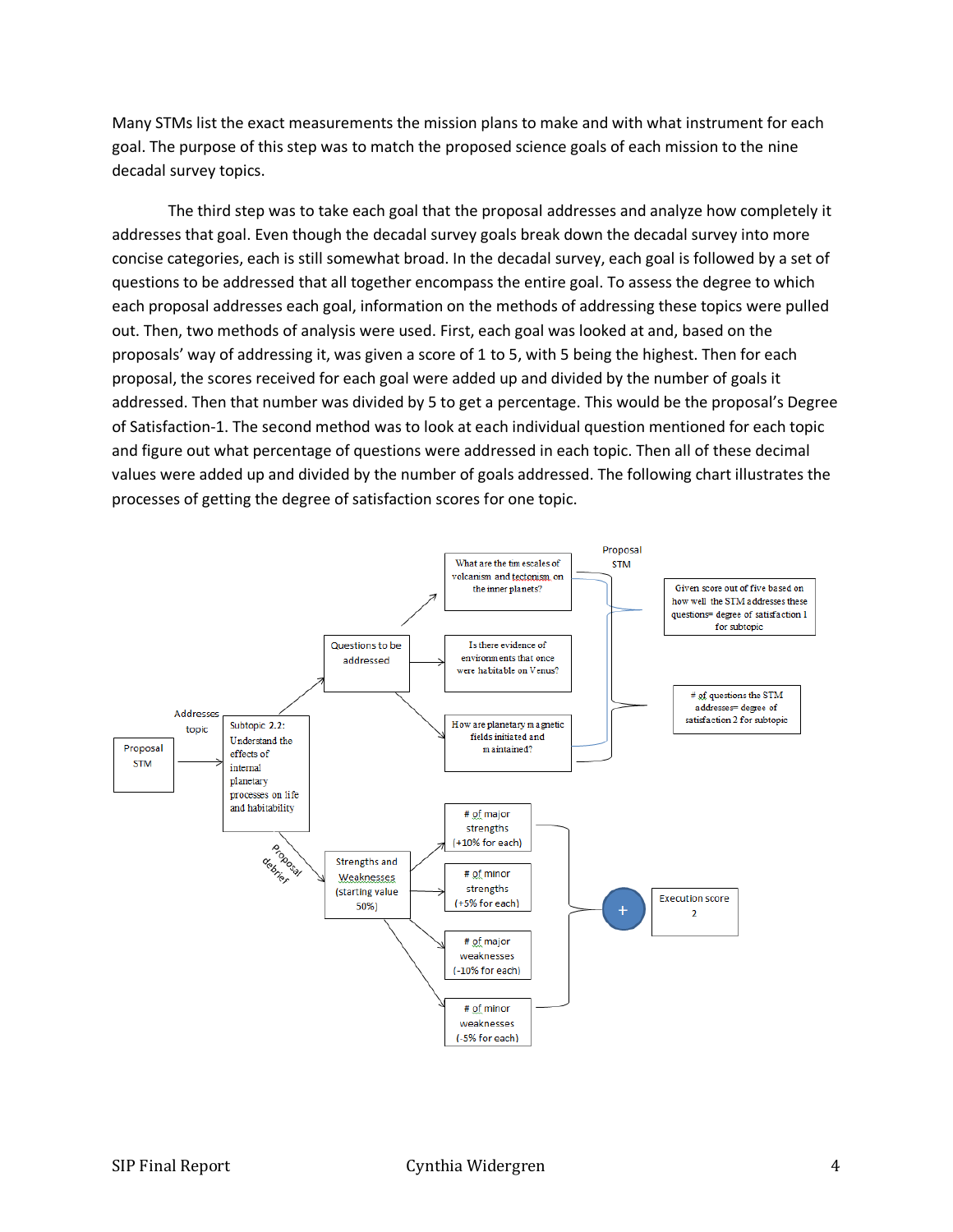To calculate the final degree of satisfaction scores, you take all of the scores per topic, add them and divide by the number of goals addressed. The following table is an overview.



The fourth step was to use the feedback given in the NASA debriefs to determine the confidence NASA has in the proposal's science goals. Once again two different methods were used to evaluate this "execution score." Before each method could be implemented, the NASA debriefs were analyzed and the comments relating to science goals were extracted. They were also sorted based on whether it was a major strength, minor strength, major weakness, or minor weakness. The first method involved taking all of the science goal comments and getting a score based on how many were strengths and weaknesses. First, it was decided that major comments would be twice as influential as minor comments. The first step was to take twice the number of major strengths and subtract twice the number of major weaknesses. Then this was added to the number of minor weaknesses subtracted from the number of minor strengths. This would give you the initial score which could be anywhere from plus or minus two times the total number of science goal related comments. Therefore execution score 1 was determined by the equation:

2(total) + 2(#MS - #MW) + (#mnS - #mnW) 4(total)

The second method used involved correlating the science goal debrief comments to the individual topics taken from the decadal survey. After they were correlated, a system was used that looked at each individual goal separately. For each goal, the execution score began at 50. For every major strength relating to the topic 10 was added and for every minor strength 5 was added to this score. On the other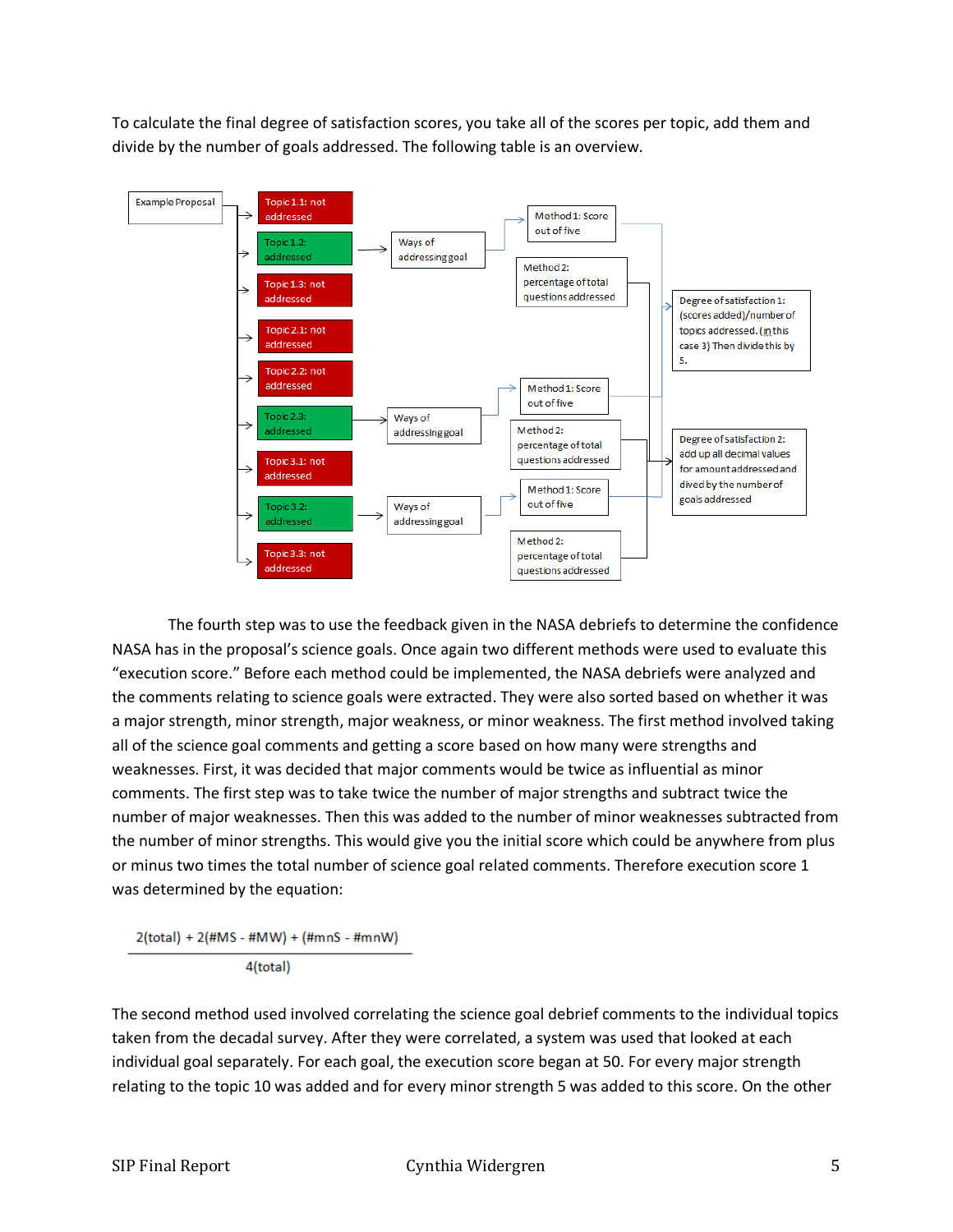hand, for every major weakness relating to the topic 10 was subtracted and for every minor weakness 5 was subtracted to this score. For each goal, the score had to be between 0 and 100. These scores were added for all addressed goal in the proposal and then divided by the number of goals addressed to get execution score two. An illustration of this method follows:

| Proposal  | Goals     | <b>Strengths</b>           | Weaknesses                      | Confidence |  |                         |
|-----------|-----------|----------------------------|---------------------------------|------------|--|-------------------------|
|           | addressed |                            |                                 | percentage |  |                         |
| Proposal1 | 2.2       | Major strength 1 (add 10%) | Minor weakness 1 (subtract 5%)  | 65%        |  |                         |
|           |           | Major strength 2 (add 10%) | Minor weakness 2 (subtract 5%)  |            |  | <b>Execution score:</b> |
|           |           | Minor strength 1 (add 5%)  |                                 |            |  | $(.65 + .25)/2=$        |
|           | 3.1       | Major strength 1 (add 10%) | Major weakness 1 (subtract 10%) | 25%        |  | .45                     |
|           |           |                            | Major weakness 2 (subtract 10%) |            |  |                         |
|           |           |                            | Major weakness 3 (subtract 10%) |            |  |                         |
|           |           |                            | Minor weakness1 (subtract 5%)   |            |  |                         |

This method can also be seen in the table at the bottom of page 4.

The fifth and final step was to take the results from the previous three steps to determine overall science return value. Two science return values were generated. The first is a score with respect to the entire decadal survey. This was determined by the following equation:

(number of science goals addressed / 9) \* degree of satisfaction \* execution score = science return value with respect to the entire decadal survey.

The second science return value is with respect to only the goals the proposal addresses. This was determined using the following equation:

degree of satisfaction \* execution score = science return value with respect to goals proposal addresses

As a summary, the following charts shows this five step process: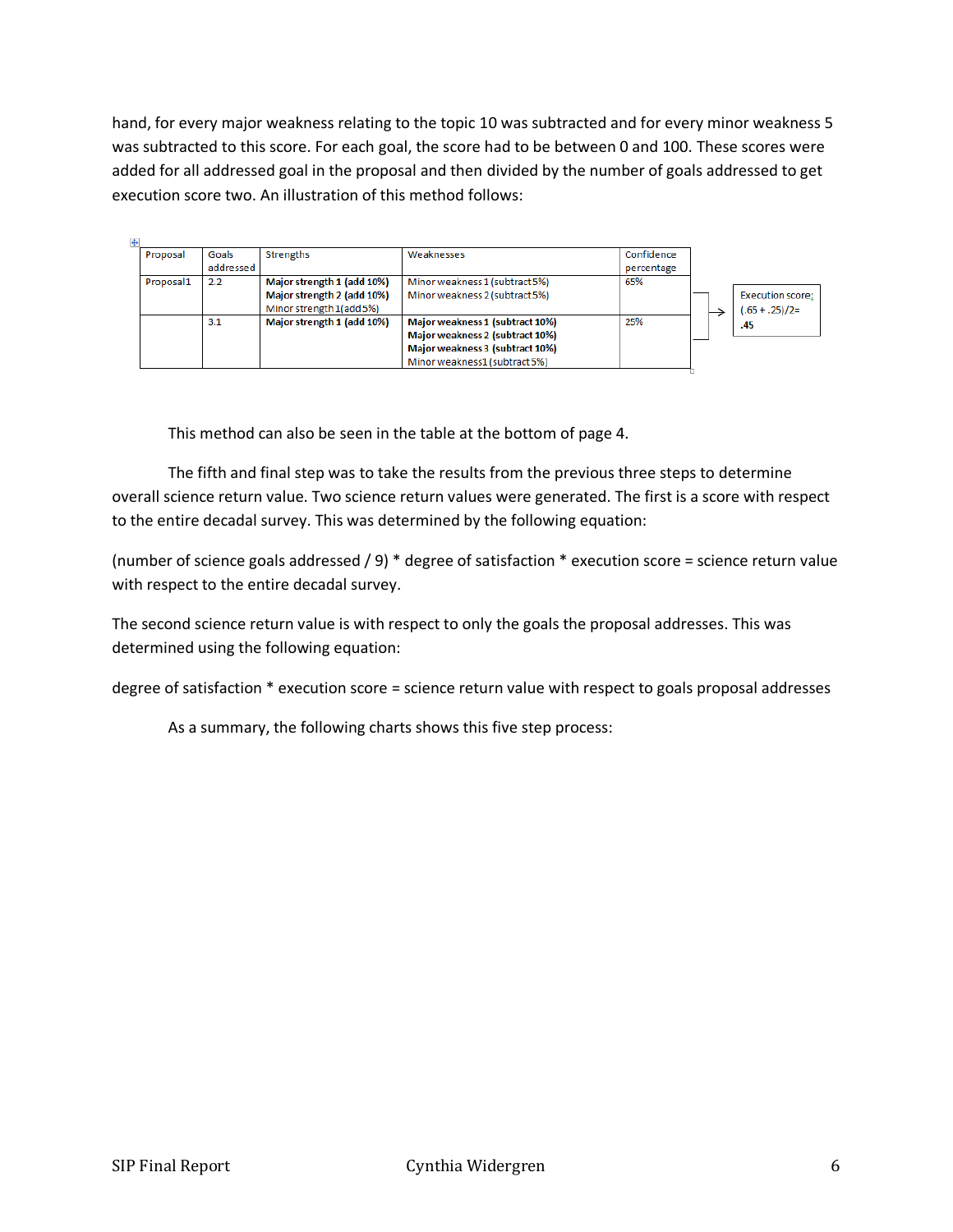

First the proposal's STM is evaluated based on the decadal survey topics. Based on the number of specific questions addressed, the proposal receives a Degree of Satisfaction score. Then you take the execution score and combine it with the Degree of Satisfaction score to get the science return value.

The numbers that were generated were then evaluated with respect to the categories they were classified as by NASA and by the overall response to the proposal. Conclusions were drawn about the significance of the decadal survey in proposal writing and about the trends seen in previous Venus mission proposals.

#### **5.0 Results**

The result of this work was a basic model for determining the science return value of a proposal after it has been reviewed by NASA. This model takes the entire decadal survey and determines how much of the goals in it are addressed by the proposal and then how well that is addressed. The scores for the four proposals I evaluated are shown below: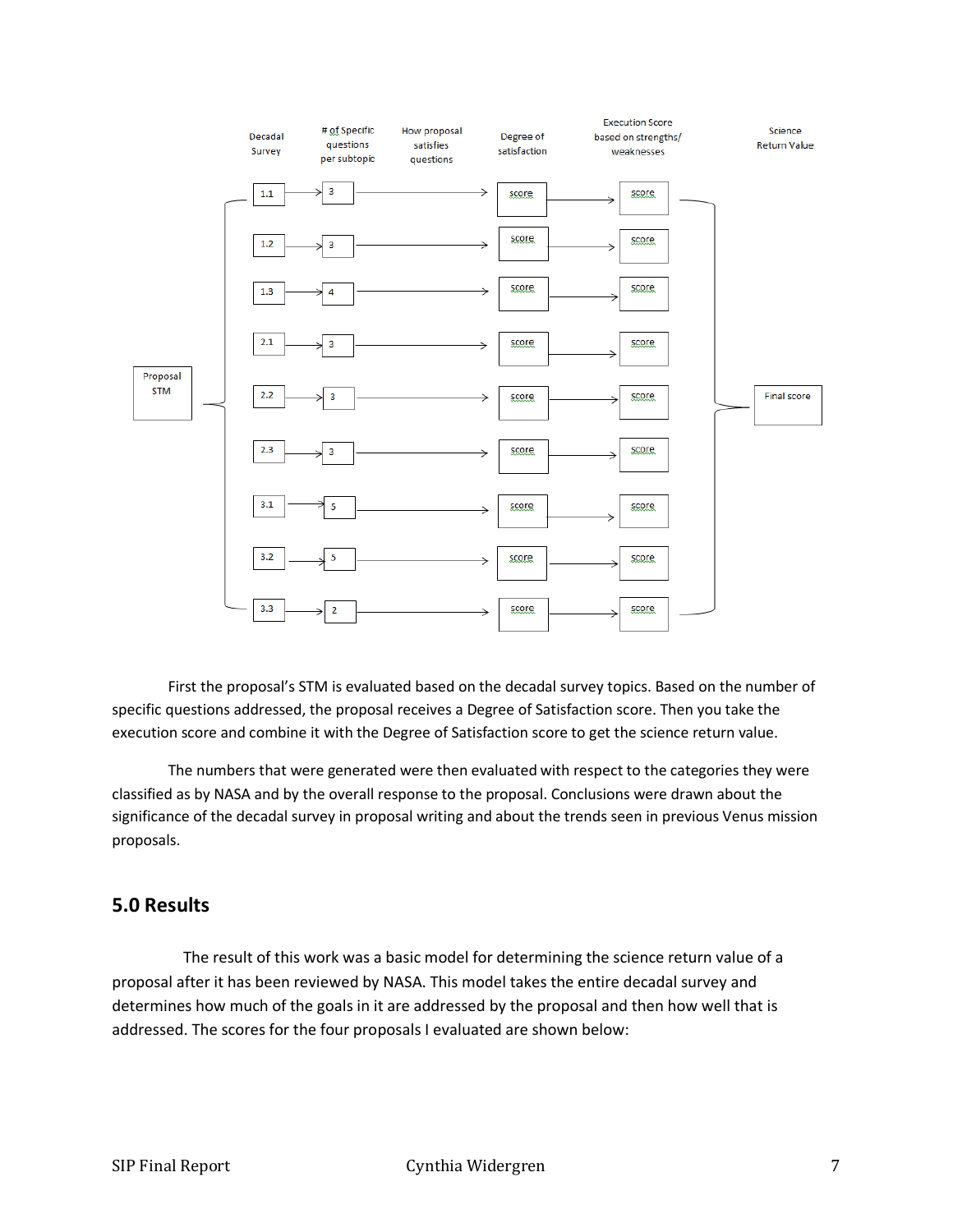| Proposal         | # of<br>goals<br>addressed | degree of<br>satisfaction for<br>goals addressed<br>by STM #1 | degree of<br>satisfaction for<br>goals addressed<br>by STM #2 |        | execution score 1 execution score 2 | science return<br>utility for goals<br>addressed based<br>on execution<br>score 1 | science return<br>utility for goals<br>addressed based<br>on execution<br>score 2 |
|------------------|----------------------------|---------------------------------------------------------------|---------------------------------------------------------------|--------|-------------------------------------|-----------------------------------------------------------------------------------|-----------------------------------------------------------------------------------|
| <b>Mission 1</b> |                            | 0.45                                                          | 0.39                                                          | 0.644  | 0.5625                              | 0.2898                                                                            | 0.253                                                                             |
| <b>Mission 2</b> |                            | 0.56                                                          | 0.452                                                         | 0.5    | 0.42                                | 0.28                                                                              | 0.2352                                                                            |
| <b>Mission 3</b> |                            | 0.5                                                           | 0.465                                                         | 0.6375 | 0.625                               | 0.3188                                                                            | 0.3125                                                                            |
| <b>Mission 4</b> |                            | 0.742                                                         | 0.777                                                         | 0.611  | 0.75                                | 0.4534                                                                            | 0.5565                                                                            |

#### **6.0 Discussion**

The results seem to be reasonable and expected values.

[Redacted due to competition sensitive information]

It is important to note that the work that was done for this project is simply a starting model that can be used for future works. The most important outcome is the structure of the model, not the actual numbers. The proposals were used to test out the methods and determine the usefulness.

# **7.0 Conclusions**

This task was a starting block for future efforts that could be useful in evaluating proposed mission concepts. Its main purpose was to look at science goals for Venus and determine how well previous proposals have addressed these goals. The resulting method has the potential to become a useful tool in mission formulation.

Many of the steps involved in creating the equations used to assess science return utility required some interpretation of the proposals on my part. For example, even the first step of deciding which goals were addressed by the STM required some interpretation. I used the new decadal survey as my basis and the goals were written in the writer's own way, sometimes without the survey in mind. This forced me to match them up to the best of my ability. This leaves some room for error in this process. Therefore, in the future it would be beneficial if a Venus scientist could be the one using this process to assess science return utility. Someone who knows the science and the planet well could come up with a much more accurate number which would be beneficial in the future.

Another future suggestion would be to take what I have created and make it into a method that can assess science return utility before the proposal is submitted to NASA. At the moment, this method can only be used after the fact because expected utility is calculated using NASA debriefs. If a different method of calculating expected utility was devised, proposal writers could potentially receive a science score before the proposal is submitted and perhaps attempt to improve their science if the number is insufficient.

Finally, an ambitious suggestion would be to take this model for Venus related proposals and apply it to create models for missions going to other planetary bodies. If a very accurate model for Venus can be developed, why stop there? By creating methods for assessing science utility in any